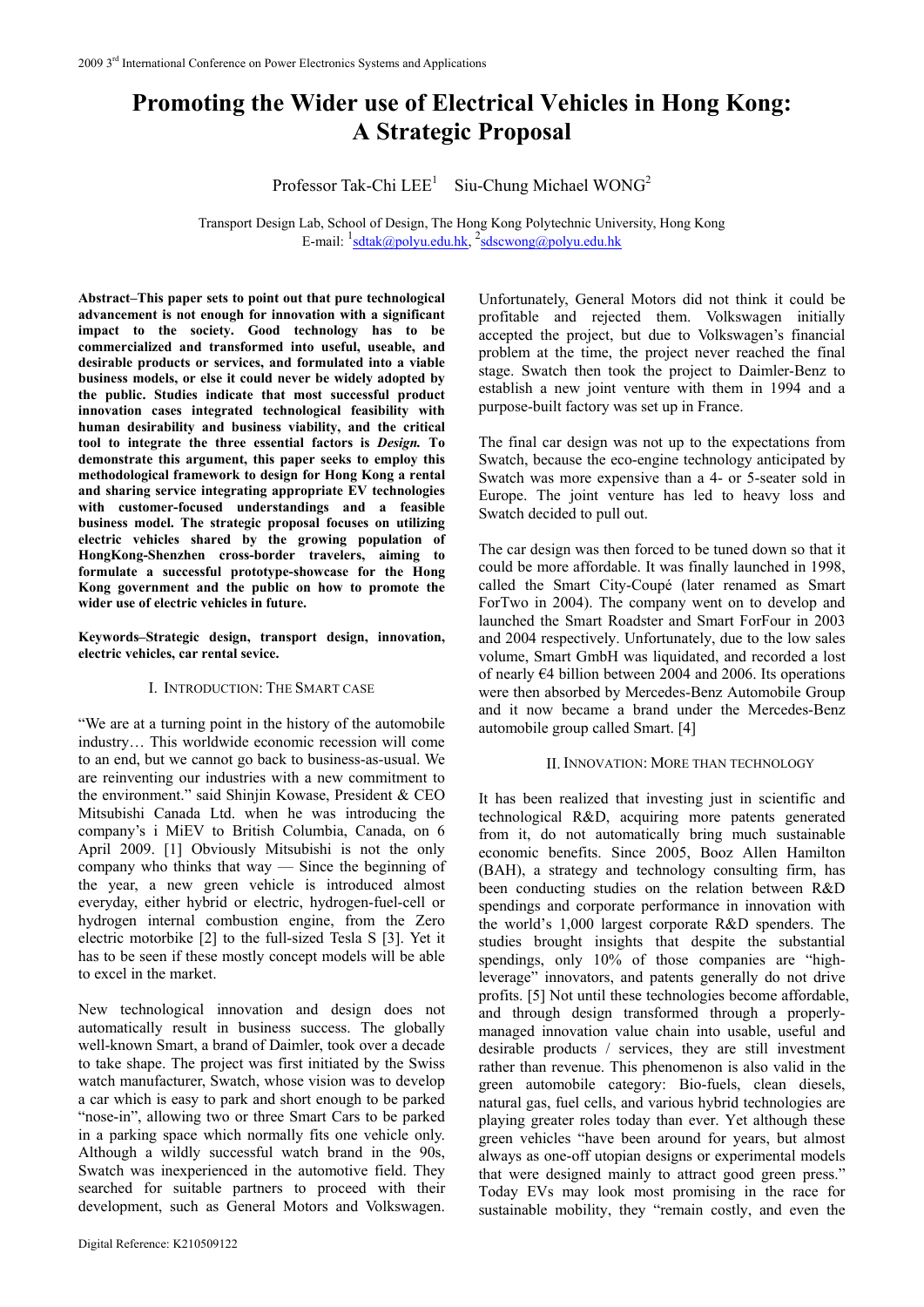best batteries still don't offer the same range as a full tank of gasoline." Toyota Prius, probably the most popular green car in the world to date, took almost a decade to become business-viable and profit-making, while GM "still have years of bleeding red ink ahead of them." [6] The Tesla Roadsters, the world's fastest EV though, went through loads of redesigns, still has bugs and costs more than planned. [7] Today, virtually every car company in the world is ramping up intriguing green-car projects, but the winner which can make a real difference will not be in technology, but whether it can build a EV eco-system to facilitate that technology, a business model that provides offerings desirable for the users and viable for the investors. Innovation driven not by a focus on what the customer is willing to pay for but on solving a technical or engineering problem will be doomed for success. This sets out the need to understand below on how successful innovation could be achieved:

## III. THE 3 PILLARS OF INNOVATION

#### *1. Technological feasibility*

Technology has no doubt played an extremely crucial role in enabling innovation since the Industrial Revolution. Since then human history saw an accelerating pace of production and consumption, and has no sign of slowing down or saturation. On the contrary, technology will become even more important with the entry to the knowledged-based economy and ahead. However, technology should not be taken as the final aim for innovation. Cagan and Vogel (2002) argued that successful new products and services were often created by identifying an emerging trend in people's lifestyle, and that trend was matched with the right technology (p. 11) — technology which is not especially advanced like rocket science, and sometimes it could be just some existing or matured technology that became affordable, or forgotten technology revived to be applied appropriately. The Apple Newton was a pioneering PDA with many of its technologies found in PDAs and smart phones today, but its cost and size proved its appeal was beyond mass affordability and desirability. When new technology became available, the window of producing successful new products and services is often small. Even there are products created based on it, in most cases it would be too early. Successful technology-driven products are usually found only in professional and military applications where style and ergonomics are not as important from a competitive standpoint. They require a skilled user who is willing to overlook the ease of use for performance (p. 44). [8] Technology is well-worth the value to consumers only when it is appropriated and articulated in a user-friendly manner. This gives insights on why and how it could be done when the HK government intended to investigate on the feasibility and promote the wider use of EVs in HK. [9]

# *2. Human desirability*

BAH's 2007 report started like this: "How do companies innovate successfully? They can spend the most money, hire the best engineers, develop the best technology, and conduct the best market research. But unless their research

and development efforts are driven by a thorough

understanding of what their customers want, their performance may well fall short." [10] Genuinely valuable innovation is generated through understanding, engagement, and participation of direct customers coming together with some kind of a technology improvement. BAH's vice president Alexander Kandybin commented that "[i]f a company's engineers don't understand the market from the standpoint of consumer needs, they are usually much less successful at creating markets, even if they have good technology." In their survey conducted in Oct 2004, nearly half of the responded European senior executives (mostly CEOs, chief technology officers, and vice-presidents of engineering and product development) "said they were dissatisfied with their company's innovation performance… And they weren't unclear about how to solve the problem: Out of a list of 12 potential steps their companies could take to improve their innovation practices, executives ranked understanding their customers better as the most important step to increase the value of innovation created in the product development process.

"So why haven't they done it already? Institutional barriers are perhaps the biggest reason. Often engineers are tucked away so far within a company that they don't see firsthand what customers really need.… [E]ngineers often become so focused on solving technical problems that they overlook the ways in which the customer actually defines value.

"George Day, a professor of marketing at [The] Wharton [School of the University of Pennsylvania], also sees this overconcentration on technology as one of the most common sources of trouble. "… strongly engineeringdriven companies that don't really appreciate the emotional attachment people have to products or their emotional reactions to them, and think it's all about very specific product attributes," he says. [11] BAH's 2007 report continued to reflect that companies that get the greatest return from their R&D investment attributed much of their success to their focus on customer insight throughout the innovation process. [10]

# *3. Business viability*

As said earlier, mass adoption of EV is still not popular today since it involves a lot of investment not only in R&D for the car manufacturers, but also in infrastructure for electricity supply and building public charging stations, etc. by the electricity provider and the government. The HK government did reveal the intention to promote the wider of EVs jointly with the manufacturers. With all stakeholders having their own agenda and concerns in terms of investment and return, one needs the wisdom and skill to align the needs, expectations and strengths of all. Not until a business model that fulfils this need is designed, one can hardly see the wide adoption of EVs in HK in the near future.

In pursuit of a feasible business model integrating appropriate technology and customer desirability, the notion of "design" has to be revisited.

III. DESIGN: THE PATH TO INNOVATION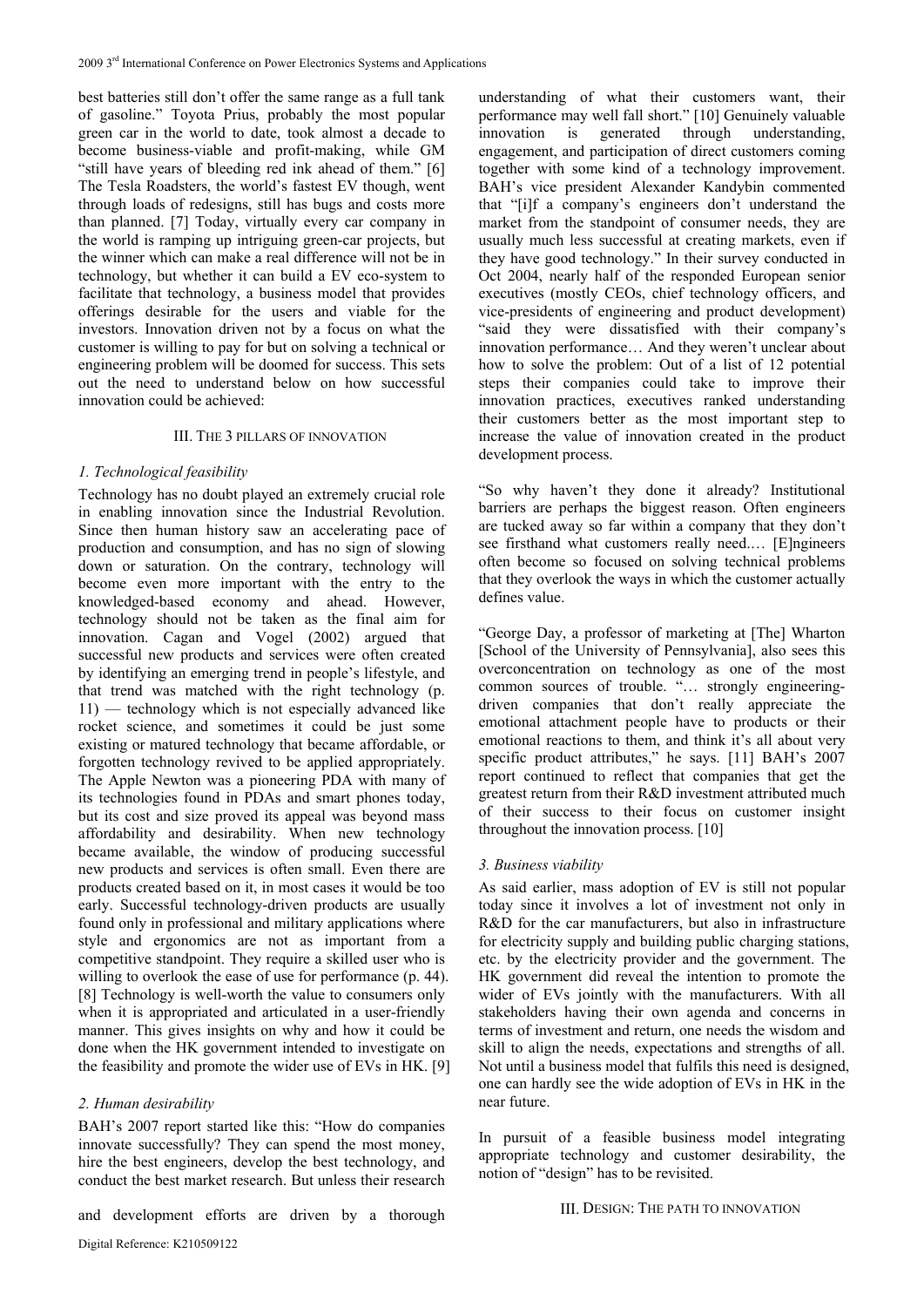Traditionally, 'design' is placed in the same category of 'art', and is considered as a means for cosmetic improvement. Both the design community and the public in HK need to re-consider 'design' as a strategic and critical tool in creating and adding value when applied in the business context. In fact, it is getting more prevalent that international discourse related to 'design' is seeing it as a professional business activity, encompassing discipline, skill and knowledge in a manner similar to engineering, accountancy or any other crucial discipline in industrial and commercial life. [12] Using design and design thinking applied top-down from corporate management to the operation level in a company or government, one can explore innovation not just on product and service features and offerings, but across the whole spectrum of business activity, covering finance (business model, networks and alliances), process (enabling process, core processes), offerings (product performance, product system, service), and delivery (channel, brand, and customer experience). [13] The more design is injected into innovation, the higher the impact and its value.

Strategic design, while mostly unaware of its potential in HK, is the pathway to realize innovation not just by designing new products and services to cater existing market needs in currently identifiable ways, but also new business models endeavouring to create unexplored and new markets [14] through user and lifestyle research and identification of emerging trends [15]. It seeks to integrate insights, ideas, and interests among engineers, marketing experts and end-users right at the start of the innovation process. The pioneering MyCar case, which caught much press attention since the announcement of the government intention to promote EVs, reflected how design reinvented the notion of "Made in China" from low-end copycat products into authentic and desirable brand name. MyCar, a strategic design-driven project which aligned the strengths of Italian car design, the advantage of low production cost in HK and China, as well as the convenience of capital raising in HK, realized a viable business model for HK to ignite its automobile market, as well as creating new opportunity for its auto parts industry. Cars made in China never play an important role in the global car market, but through design, MyCar gives a completely new perception that a China-made car could also be desirable. [16]

When design is understood as such and applied as a way of thinking utilized at the conceptual and management level, one can adopt this approach to design for HK a model for promoting the wider use of EVs. Important characteristics of this approach is that it will (1) focus on the end users; (2) explore by brainstorming and creating alternatives; (3) build prototype to evaluate possible ideas; (4) seek to solve complex problems, including those mentioned earlier: technical feasibility, human desirability, business viability, as well as aligning the needs of all stakeholders.

To demonstrate the approach, the followings layout the concerns, process, and details on how the policy makers can start out to promote the wider use of EVs in HK.

## IV. DESIGNING AN EV PLATFORM FOR HK

In order to study the possibilities of implementing EVs in HK, the following concerns need to be addressed:

# *1. Appropriate policy*

Government policy is important in promoting the growth of EVs greatly if it is set appropriately and have the other stakeholders in the industry motivated and encouraged. In February 2009 the Financial Secretary of HK proposed "to extend the exemption for electric vehicles from First Registration Tax… for a further five years instead of three years as in the past." [9] In addition to it, researching for government policies on EVs in other countries is necessary. By comparing all these policies, optimized recommendations can be given to the HK government on their approach to the next automotive technologies, including the changes in the existing laws and how to encourage the purchase of EVs in HK.

# *2. Appropriate technology*

Today hybrids and EVs are no longer niche vehicles. Although it looks like that plug-in EVs are around the corner, batteries are not keeping up, they "remain the biggest challenge to getting these cars on the road in big numbers. Even the latest lithium-ion batteries need six to eight hours to charge and typically offer a range of 100 miles or so. They're also frightfully expensive" [17]. So both the heat and price issues are still waiting to be resolved and need to be understood, especially when HK manufacturers are also interested in developing their own EVs.

As the performance of EV systems and/or technologies will be affected greatly by the weather conditions, they have to be analyzed and the most suitable ones for the HK environment need to be identified.

User research in relation to the technology is also important. Whether EVs will be welcomed by HK people and the possibilities of owning one will determine whether the implementation of EVs in HK will be successful or not. The average driving range in which people will drive everyday (in order to set the basic requirements for battery capacity), ways of people prefer to charge their cars, equipments they would like to have in their car, and also how much they would pay and could afford for an EV, etc., all are the areas which could not be ignored.

# *3. Infrastructure with a long-term significance*

For a feasible EV platform, an infrastructure of charge stations, rather than long-lasting batteries, is the key to the success for the wider usage of EV in HK. The Financial Secretary recognized that "[r]echarging facilities are crucial for the wider use of electric vehicles." [9] But to build a sustainable EV platform, one needs a long-term vision of this infrastructure and how it could enhance the adoption of EVs: Former president at software giant SAP, Shai Agassi's new venture Better Place "envisions the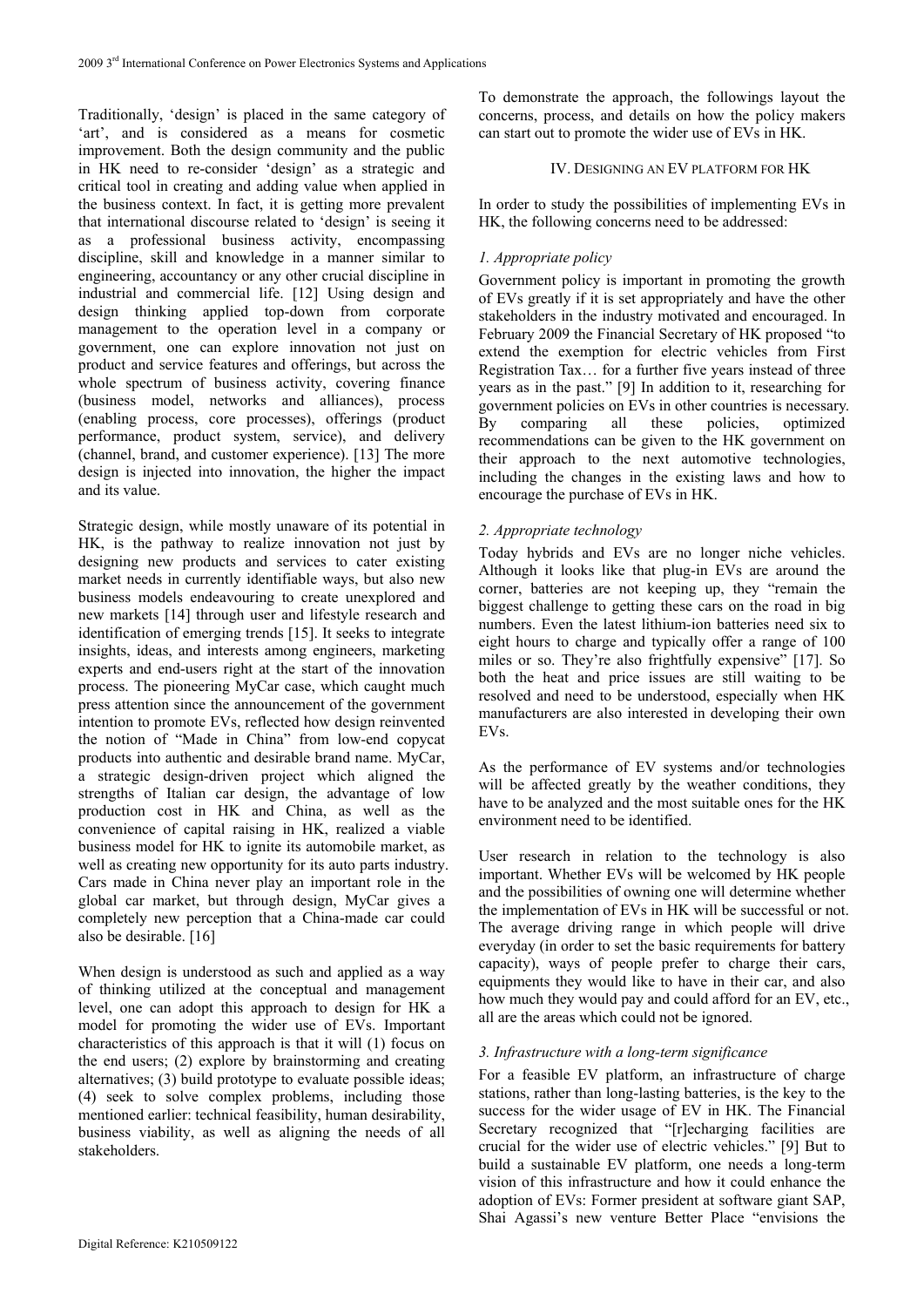[electric] vehicle as a node on a network. Smart charge stations would replace today's gas stations.… "If there weren't gas stations everywhere, you won't buy a [gasoline] car," says Agassi." [18] In an interview with Newsweek, Agassi expressed that they "put the infrastructure ahead of the cars. In our case, the infrastructure is a combination of a massive amount of charge spots and the ability to switch batteries in less time than it takes you to fill up with gasoline." [19]

Because infrastructure is always a long term investment, the EV infrastructures and systems being planned and under construction in different countries around the world will need to be understood. By comparing their infrastructures and systems we can evaluate which type of infrastructures and systems or collaboration of systems are most suitable for the situation in HK. It is a pity that there are not many existing cases in the world today that HK can make reference to on the use of EVs. HK is actually one of the cities which show intention of early adoption. In addition, given HK is already a highly dense city where one can hardly renovate entirely the infrastructure (like adding charging stations between parking meters), optional approaches include identifying possible test zones (e.g. small districts like Discovery Bay, golf resorts, HK Science Park, The HK Disneyland, Ocean Park, etc.) or isolate certain usage in the city so that one will know how it performs in a real-HK scenario. The strategic proposal put forward below is based on the latter approach. It is logical to use this pilot smaller-scale implementation of EVs for the policy makers to evaluate all these issues, a prototype to test mass market reception.

# V. CROSS-BORDER EV RENTAL & SHARING SERVICE

To promote the wider use of EVs in HK, the followings is a strategic proposal on a cross-border EV rental and sharing (R&S) service based on the innovation principles explained earlier, sketching out a model which fits into the mega-trends described below. [see ACKNOWLEDGEMENT at the end of this essay]

This idea not only conforms to the government's intention to promote the wider use of EVs, but also seeks to offer customers a service that can attain convenience, green lifestyle and cost-effectiveness. It could be said as a blue ocean strategic concept filling the market vacuum at this stage since there is no competitor who is trying to offer a similar service.

# *1. The right moment for implementation*

The following current situations and trends make it the ideal timing for the introduction of cross-border EV R&S service:

# *1.1. A bigger Hong Kong*

HK and the PRD are getting closer, not geographically but in terms of human interactions and activities due to improved transportation infrastructures and hence reduced travel time. The recently announced *Outline of the Plan for the Reform and Development of the PRD (2008–2020)*  (《珠三角發展規劃綱要(2008–2020)》, [20]) set the

Chinese government's tone and determination to integrate HK and the PRD into a "1-hour living sphere (一小時生 活圈)" [21] and even the inevitable merge of HK and Shenzhen (SZ) into a metropolis despite the two cities are running under "One Country, Two Systems". Yet it cannot be denied that although Hong Kong people can travel freely to China, we do not travel in a fashion like those living in metropolises like London and New York, where people have much greater and easier mobility by travelling with just one car between destinations as far as from London to Paris and even throughout Europe, needless to interchange for trains, coaches or underground transit for inter-city or even international trips. Although the longdelayed HK-Zhuhai-Macau Bridge is now confirmed to start building within 12 months, but the earliest time of completion would be 2016, or the HK-SZ-GZ Express Rail Link will not come to HK earlier than 2013, HK people still need a feasible solution which could immediately improve their cross-border travel experience in the region, with the frequency keeps growing [22]. With consumers are becoming more empowered and sophisticated, their wants and needs keep on evolving, and basic mass transportation means no longer meet their expectations, the government's determination to promote the wider use of EVs thus provide an immediately stimulus to make this proposal especially suitable to provide the consumers a more comprehensive mobility experience.

# *1.2. People just like to drive… their own car*

Although HK has very well established public transport infrastructure and system, the number of private cars still keeps growing and is giving the government headaches in solving the congestion and pollution problems. By talking to many private car owners in HK, although most of them only drive their cars during weekends and park them in weekdays, they still think the 2-day driving experience gives them much pleasure and relaxation after a busy and tiresome working week. The kind of privacy you cannot find in public transport is an important and desirable factor for most people.

Yet although it is only 2 days a week, people in HK prefers to drive their own cars rather than renting. Renting a car in HK today is fairly expensive [23], thus limiting the growth of the car rental market. Utilizing EVs provides new opportunities to explore for new innovative models in this market. Arguably it will tap into a "demotorization" trend (which is especially significant in car-saturated cities like Tokyo) when the meaning of owning a car is shifting from a status symbol to just a mobile utility, which will be highly beneficial to the car rental market. [24] In addition, taking into consideration of the limited mileage of EVs for each recharge, rental services tailor-made for urban and inter-city drivers within a mileage zone of 100 km will be ideal, and this just matches what most HK-PRD crossborder work travelers need.

# *1.3. Urge for eco-friendliness*

Eco-sustainability is already an important issue and is likely to remain so for an indefinite time. It will drive investment, product categories, performance and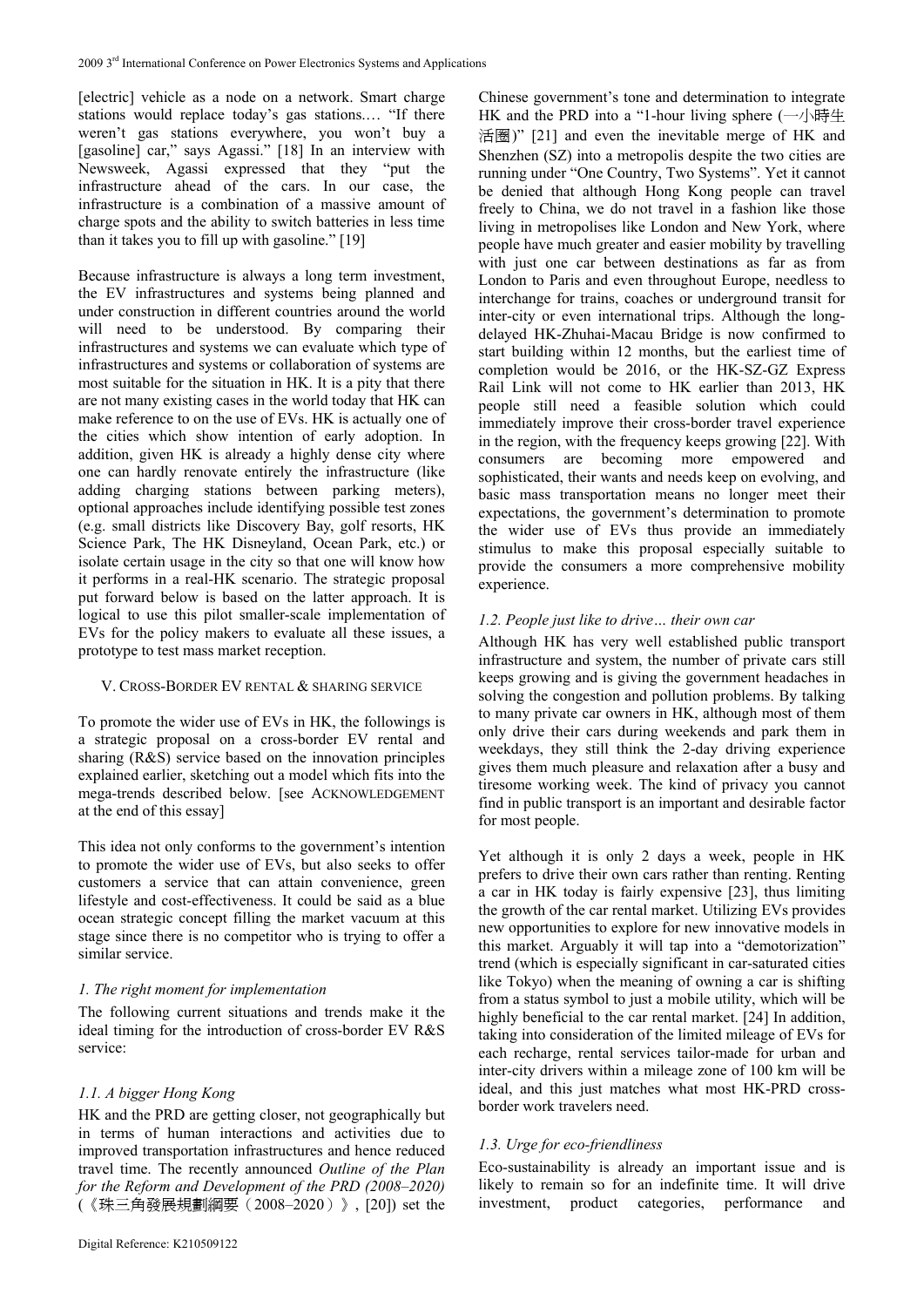convenient packaging decisions well into the next decades. Not only environmental accountability keeps more demanding in most products and services, consumers believe embracing them will provide them a better selfidentity and thus are more willing to consume eco-aware products and services. Adding to the fact that oil prices keep either fluctuating or increasing and the price of electricity is comparatively much more steady and predictable, a zero-emission-and-no-noise EV R&S service will sound highly welcomed by the public. In fact, promoting the wider use of EVs in HK will definitely ease the negative image of HK being a highly-polluted city as mentioned earlier.

## *2. Target customers*

The proposed EV R&S service targets mainly on four types of users:

#### *2.1. Affluent free independent travelers (FIT)*

In view of the increasing number of FIT from the Mainland and the issue of multi-visit VISAs to SZ ID card holders since April 2009, they will be getting more familiar with HK and will likely seek for new ways of sightseeing and visit more remote locations in the city. A short-term car rental and sharing solution would be a very good choice for them.

#### *2.2. Cross-border travelers*

Those who need to travel between HK and the PRD for business or leisure purposes, crossing the border on a regular basis, may need a more convenient, less timeconsuming and more cost-effective traveling solution.

#### *2.3. Foreign expatriates*

Foreigners who temporarily work in HK, SZ or the PRD, may want to cross the border during weekends for both work and sightseeing purposes. They already have the culture of driving rather than utilizing public transportation means. They also do not see the need in owning a car for just such a short-term stay. While the existing car rental service in HK is very expensive and not flexible, they will find a "greener" EV car rental service more preferable.

#### *2.4. Occasional drivers*

These people find owning a car and bearing its cost unnecessary, but they would like to drive when they are on holidays and enjoy the freedom and mobility that driving gives them.

Section 4 provides 2 typical user scenarios to illustrate how the above target customers could actually benefit from the proposed R&S services.

# *3. Business offerings*

The proposed EV R&S service is basically an integration of existing car rental service with existing EV technology with some customized components, strategically designed to meet the increasing demand, in both quantitative and qualitative terms, from travelers who need to cross the HK-SZ border regularly and occasionally.

#### *3.1. Customized EVs*

Since the HK government intends to conduct a test with the Mitsubishi i MiEV [25] as its stepping stone to promote the wider use of EV in HK [26], the proposed EV R&S service in this essay will take this into consideration for its detailing, since the vehicle's specifications will fit into the proposed business model. But to make the car suiting the highly dense urban environment and to strengthen the service's uniqueness, the vehicle will need to be customized in following aspects in collaboration with Mitsubishi: (1) central driving position so that the car will be suitable to be driven in both HK and the PRD; (2) on-board GPS system for travel information of the PRD so as to help drivers who are not familiar to the region to find their ways easily; (3) 24-hr one-touch SOS road assistance system for emergency service.

#### *3.2. 24-hr service points*

Since the initial phrase of the EV R&S service will be operated within a 100 km mileage zone with HK as its headquarter, the initial service points should be set up at the following locations:

- Shenzhen Bay custom covered parking station
- Central, HK and Tsim Sha Tsui underground station

• Remote residential areas, e.g. Stanley in HK Island, Sai Kung in the NT

- The HK and SZ airports
- CBD in SZ, e.g Lo Wu and Futian
- CBDs in cities in the PRD, e.g. Dongguan, Zhongshan…

Service points will provide not only EV R&S service, but will also perform charging, maintenance and diagnostics.

To provide the ultimate convenience to the customers, a charged point-to-point pick-up and drop-off (P2P-P&D) service in its rental and return procedures could be provided: (1) a customer can call the operator or book an EV through the operator's website at his location; (2) the operator of this service will have a staff driving the car from the nearest service point to that location; (3) the customer can pick up the car and start driving right away, or choose at a set fee (see section 3.3 below) to request the staff to be his driver in that journey; (4) when the customer finished using the car, s/he can either return the rented EV to the nearest service point, or have the operator's staff to pick up the car at an agreed location, saving parking fees.

#### *3.3. Service plans*

| The proposed details include:                              |               |  |
|------------------------------------------------------------|---------------|--|
| • a monthly membership fee                                 | HK\$388/month |  |
| • rental duration                                          | HK\$45/hour   |  |
| (6 hours or up will be counted as 1 day at a fixed rate of |               |  |
| HK\$350 with the EV to be returned on the same day)        |               |  |
| • mileage charge                                           | HK\$3.2/km    |  |
| • P2P-P&D service charge                                   | <b>HK\$40</b> |  |
| • personal driver service upon request                     | HK\$100/hour  |  |

The service plans will include insurance, service points access and so on.

#### *3.4. Value-added services*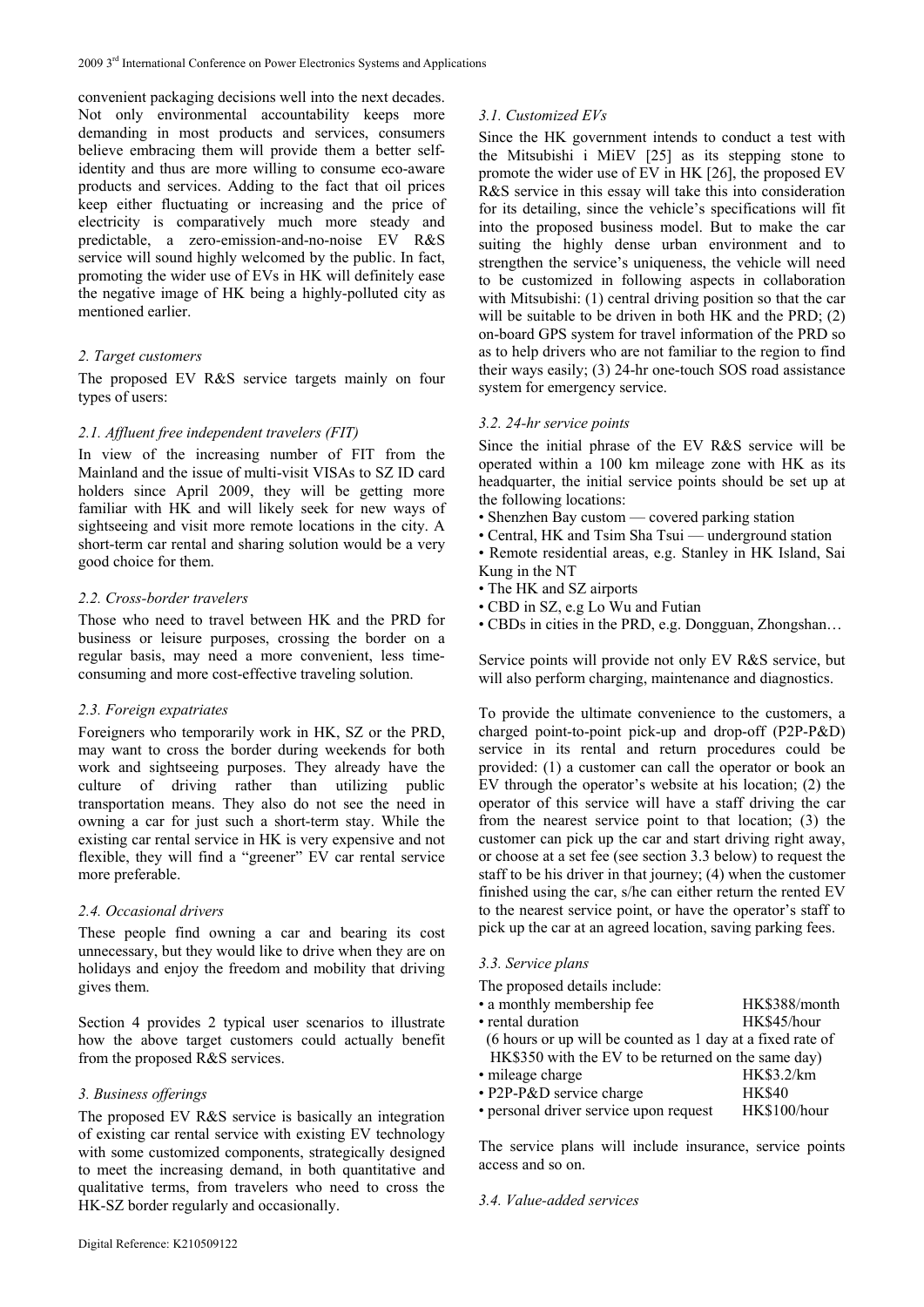To add incentives, and to establish a longer-term relationship with the customers, the following value-added services could be included:

• Corporate rates

• Golfing plan — to collaborate with strategic marketing alliance with well-known golf courts (e.g. Mission Hills) in providing special discount to small groups, e.g. rent 2 cars and enjoy a 20%-discount

- Octopus discounts and bonus point purchases
- Tourism plan shopping discount coupons

• additional info to be downloaded through the GPS and the road assistance device, e.g. HK and PRD news, latest road conditions, entertainment media and shopping promotions, etc.

• self-service WiFi cafés at service points

• "Rent-to-own" program — a member who has joined the R&S membership for a period of time (e.g. 2 years) and has accumulated a certain mileage or number of hours (e.g. 4,000 hours), the operator could offer him to purchase and fully own a used EV in an affordable one-off payment (e.g. HK\$10,000), and still enjoying the services (access to service points, charging facilities, road assistance for emergency service) offered by the operator. Not only this could build customer loyalty, but also help to recycle and keep fresh the EV fleet.

## *4. User scenarios*

To illustrate the feasibility of this EV R&S business model, the followings are 2 typical user scenarios to evaluate the model from the user-centred point of view:

#### *4.1. Mr. Wong*

Mr. Ivan Wong is a program manager of a HK-based electronic company but with its R&D arm located in the Nan Shan Science Park in SZ. His role is to monitor the progress of projects. In order to communicate with his team, he has to visit the R&D engineers in SZ at least twice a week. Ivan lives in the southern district of HK Island, where there is no direct transportation that enables him to take a single ride from home to Nan Shan.

Ivan's routine home-to-work route includes: (1) take a taxi from home to the nearest MTR station at Central; (2) take MTR Kwun Tong Line from Central to Kowloon Tong to interchange for East Rail Line; (3) take the train from Kowloon Tong to the Lo Ma Chau HK-SZ border; (4) cross the border and take taxi from Fu Tian to his Nan Shan office. Although the distance between Ivan's HK home and his Nan Shan office is less than 40 km, the journey took 2.5 hours, spending tiresomely almost half a day on the road and is obviously not time- and costeffective.

|                                     | Public<br>transportation | EV rental |
|-------------------------------------|--------------------------|-----------|
| Membership fee per day              | \$0                      | \$13      |
| Rental round-trip                   | \$0                      | \$346     |
| $(80 \text{ km} / 2 \text{ hours})$ |                          |           |
| P2P-P&D                             | \$0                      | \$40      |
| 1 public transport x 2 and          | \$87                     | \$0       |
| 2 taxi trips x 2                    | \$290                    |           |
| Daily total cost                    | \$377                    | \$398     |
| Total travelling time of a          | 5 hours                  | 2 hours   |

Digital Reference: K210509122

# return round trip **Ivan's travelling expenses:**

## **Comparison of public transportation and EV R&S service**

With the proposed EV R&S service, Ivan can jump on to the car right downstairs at home using its point-to-point pick-up service after booking for an EV by phone or through the operator's website the night before the trip. Then he can drive (1) from home to the Lok Ma Chau customs; (2) cross the HK-SZ border and drive from there to his Nan Shan office. Ivan then can use the convenient P2P-P&D service and have the EV returned. Although using the R&S service has a higher cost than using public transportation, the whole journey saves 60% of Ivan's time on the road by taking only an hour to arrive at his office from home, plus the enjoyment of convenience, driving pleasure and privacy, and less tiresome mood for work.

Ivan's case typically represents most cross-border workers and business people who need to shuffle between HK and SZ on a regular basis. From the user-centred point of view, such convenience will certainly be highly desirable.

## *4.2. Mr. Ma*

Mr. Jacky Ma is a typical HK middle-class married family man with 2 kids aged around 10. He lives in Tseung Kwan O and owns a Japanese car which he drives mostly during weekends for family gatherings, including shopping, dining, picnic and sight-seeing in the countryside. On weekdays Jacky does not drive to office, nor he needs to drive his wife or kids, so he just parks his car in the carpark in those time.

Jacky finds owning a car does give him a status symbol, but the expenditure associated with owning a car is not less, especially the parking fee. What troubles Jacky is that even though he is a weekend driver, the parking fee he needs to spend is somewhat similar to a daily driver, and thus sounds not cost-effective. He did consider selling his car and just rent a car for weekend use for his family. Whether it is more cost-effective in renting a car or keep being a weekend-driver-car-owner, the followings is a comparison:

|                 | Weekend  | Daily    |
|-----------------|----------|----------|
|                 | drivers  | drivers  |
| License         | \$4,000  | \$4,000  |
| Insurance       | \$2,000  | \$2,000  |
| Maintenance     | \$3,000  | \$3,000  |
| Petroleum / gas | \$6,000  | \$21,000 |
| Parking         | \$42,000 | \$42,000 |
| <b>TOTAL</b>    | \$57,000 | \$74,000 |

**The annual cost of owning a car in HK** 

|                                             | Own a   | EV rental       |
|---------------------------------------------|---------|-----------------|
|                                             | car     |                 |
| Monthly fixed cost                          | \$4,750 | \$388           |
| (calculated from the above                  |         | (monthly        |
| cost for a weekend driver)                  |         | membership fee) |
| Rental (4 Sats and 4 Suns)                  | \$0     | \$2,800         |
| Mileage charge                              | \$0     | \$1,536         |
| (120 km for each weekend)                   |         |                 |
| Parking at destinations                     | \$960   | \$0             |
| $(3 \text{ hrs/day} \times 8 \text{ days})$ |         |                 |
| $P2P-P&D$                                   | \$0     |                 |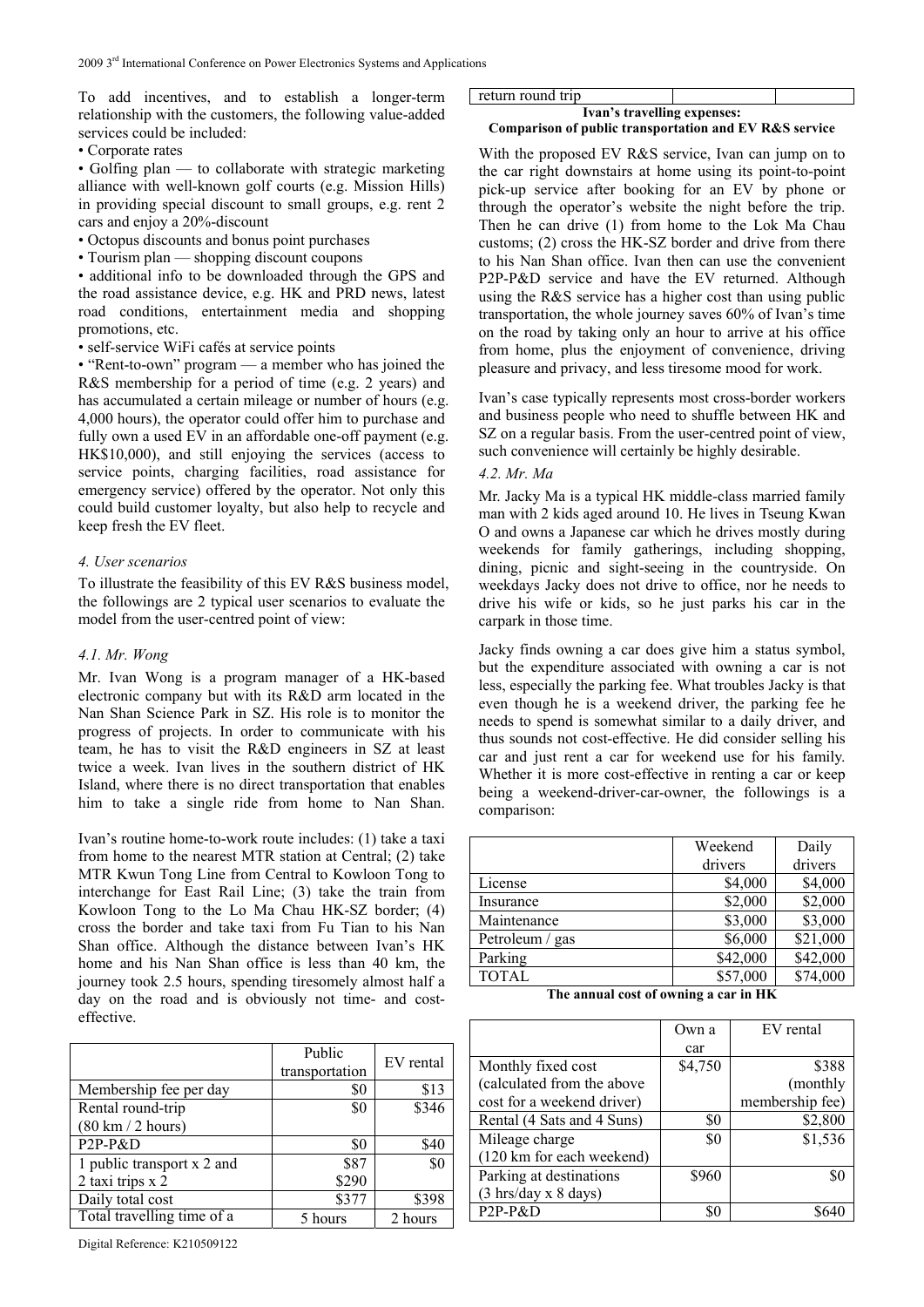| $(2 \text{ sets of } P\&D/day \times 8)$            |         |         |  |
|-----------------------------------------------------|---------|---------|--|
| days)                                               |         |         |  |
| Daily total cost                                    | \$5,710 | \$5,364 |  |
| Jacky's family expenses on travelling in a weekend: |         |         |  |

**Comparison on owning a car and EV R&S service** 

Not to mention the above comparison has not include the purchasing cost for a car, just evaluating what is offered with this proposed EV R&S service, what is appealing to Jacky is that the hassle of worrying and dealing with car parking, insurance, repairs and maintenance, and the fees associated with it, are all taken care of — what is left to him is the part of enjoying driving, the fun and freedom associated with it. Besides, one can see the hourly charging plan combined with the P2P-P&D service make it more cost-effective than any daily or weekly car rental plan currently available in the market.

# *5. Business development*

Given that there is a limited quota of cars that can cross the HK-SZ border directly, the R&S service could be operated in a way that a customer start renting an EV in HK and drive to the border, then change for another car after crossing the border, at the service points like Lo Wu and Fu Tian set up right next to the customs, and then drive to his/her destination. The operator should work with both the HK and SZ governments on coming up with a policy that can ease this hassle so that one day a customer could drive the same EV crossing the border. One possibility is a commission could be given to the governments in exchange for an exclusive license granted to the operator's EVs so that the customers do not need to change cars.

As EVs become more popular in both cities, it could be foreseen that more charging facilities will be built on the road as part of the infrastructure. The operator of this R&S service could consider sharing their charging stations with those set up by the governments, so as to expand this network of charging stations and gives to the customers maximum convenience.

#### IV. CONCLUSION

The above strategic design proposal on EV R&S service provides a feasible framework that the policy makers could adopt and endorse so as to serve as its initial step in promoting the wider use of HK, and it also demonstrated how technology like EV could be appropriated by designing a model within the context of business viability and human desirability.

It is extremely important when the policy makers are promoting a green and technology-based economy for HK, they do not look at technology by itself. Creativity and strategic design knowledge and skills are equally important to make technology useful, useable, and desirable. Through it, innovation with an impact to the majority of the society could be made possible and realized, productivity and competitiveness could thus be enhanced. Hong Kong will then become a more sustainable world city.

#### ACKNOWLEDGMENT

The proposal on cross-border EV rental service is adopted and modified from an assignment submitted by a group of students in the subject "Strategic Design: Regional Case Studies", an elective taught by the main author of this essay in the MBA programme offered by the HK Polytechnic University. The students in the group are Ken T. K. Chung, Lydia Y. Huang, Alex P. Y. King, Jacky L. S. Ma, and Ivan S. B. Wong.

#### **REFERENCES**

- [1] "B.C. to pioneer new electric car", BC Hydro press release, 6 April 2009. (http://www.bchydro.com/news/articles/press\_releases/2009 /bc\_to\_pioneer\_new\_electric\_car.html?WT.mc\_id=mievcar \_fla)
- [2] [C. Squatriglia, "Zero takes electric motocycles to the street",](http://www.bchydro.com/news/articles/press_releases/2009/bc_to_pioneer_new_electric_car.html?WT.mc_id=mievcar_fla) Wired.com, 7 Apr 2009.
- [\(http://blog.wired.com/cars/2009/04/zero-takes-elec.html\)](http://www.bchydro.com/news/articles/press_releases/2009/bc_to_pioneer_new_electric_car.html?WT.mc_id=mievcar_fla)  [3] Tesla Motors.
- (http://www.teslamotors.com/models/index.php) [4] [Brief summaries of the Smart history could be found](http://blog.wired.com/cars/2009/04/zero-takes-elec.html) in
- Wikipedia (http://en.wikipedia.org/wiki/Smart\_(automobile)
- [5] [B. Jaruzelski, K. Dehoff, and R. Bordia, "Sma](http://www.teslamotors.com/models/index.php)rt spenders: The global innovation 1000", Strategy+Business, Winter, 2006.
- [6] C. Caryl a[nd A. Kashiwagi, "Get your green motor running"](http://en.wikipedia.org/wiki/Smart_(automobile), Newsweek, 15 Sept 2008, pp. 40–44.
- (http://www.newsweek.com/id/161052?tid=relatedcl) [7] D. Lyons, "An electric car loses its juice", Newsweek, 24 Nov 2008, pp. 55. (http://www.newsweek.com/id/169161)
- [8] [J. Cagan and C. Vogel, "Creating breakthrough pro](http://www.newsweek.com/id/161052?tid=relatedcl)ducts: Innovation from product planning and program approval". Prentice Hall, 2002.
- [9] "The 2009–10 Bu[dget: Speech by the Financial Secretar](http://www.newsweek.com/id/169161)y, moving the Second Reading of the Appropriation Bill 2009", 25 Feb 2009, pp. 31–33.
- [10] B. Jaruzelski and K. Dehoff, "The customer connection: The global innovation 1000", Strategy+Business, Issue 49, Winter, 2007.
- [11] "How companies turn customers' big ideas into innovations", Strategy+Business, 12 Jan 2005.
- [12] Design Task Force, "Shaping the future, design for Hong Kong: A strategic review of design education and practice", HK: School of Design, The HK Polytechnic University, 2003, pp. 13–16.
- [13] "Ten types of innovation", in "Ideas about the discipline of innovation" developed by Doblin, Chicago, the USA. (http://www.doblin.com/IdeasIndexFlashFS.htm)
- [14] Design Task Force, "Shaping the future, design for Hong Kong: A strategic review of design education and practice", [HK: School of Design, The HK Polytechnic](http://www.doblin.com/IdeasIndexFlashFS.htm) University, 2003, pp. 22.
- [15] One notable example in pragmatic methodology in developing new products is the integrated approach introduced by Jonathan Cagan and Craig Vogel. It is thoroughly elaborated in their 2 books: "Creating breakthrough products: Innovation from product planning and program approval" and "The design of things to come".
- [16] T. C. Lee (ed.), "Designing automobiles: From strategic planning to integrated product development", HK: School of Design, The HK Polytechnic University, 2005.
- [17] C. Squatriglia, "Automakers sing the body electric", Wired. com. (http://blog.wired.com/cars/2009/01/automakersagre.html)
- [18] M. Jerome, "The future of the car: Innovation", Portfolio.com. [\(http://www.portfolio.com/views/columns/dual](http://blog.wired.com/cars/2009/01/automakers-agre.html)perspectives/2009/02/02/Future-of-the-Car)